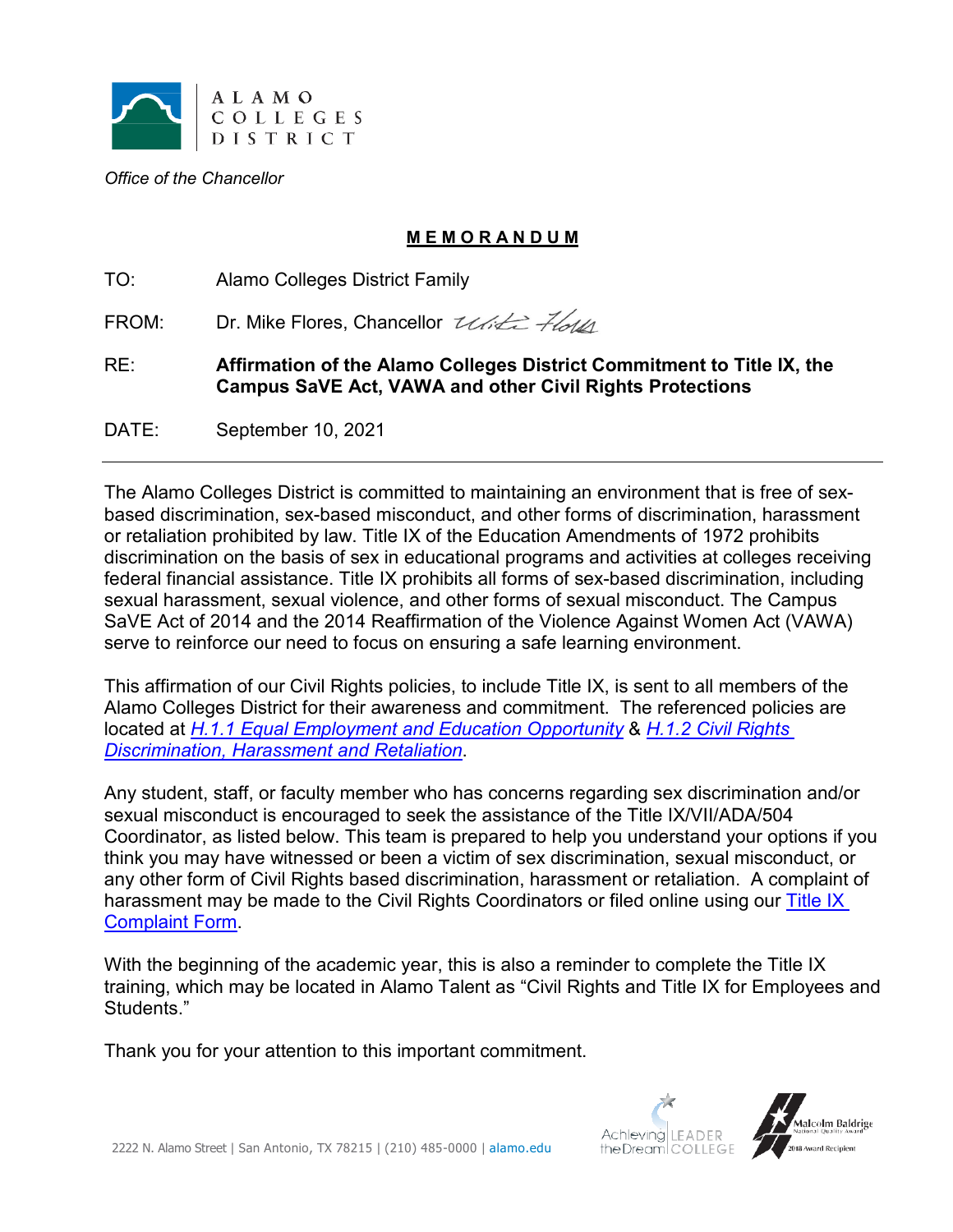## **Title IX/VII/IV/ADA/504 Coordinator Contact List**

A complaint of certain or potential discrimination, harassment or retaliation may be made to any of the following Coordinators or Deputies, or with Alamo Colleges District Police Department (ACPD) or filed online at [www.alamo.edu/TitleIXCoordinator/](http://www.alamo.edu/TitleIXCoordinator/)

Alamo Colleges District- District Title IX/VII/IV/ADA/504 Coordinator

Linda Boyer-Owens Associate Vice Chancellor for Human Resources & Organizational Development 2222 N. Alamo Street, 230A-West Wing San Antonio, TX 78215 210-485-0230 [lboyer-owens@alamo.edu](mailto:lboyer-owens@alamo.edu)

Title IX/VII/IV/ADA/504 Coordinator for Employees

Edward Contreras Director of Talent, Advocacy and Solutions - Human Resources 2222 N. Alamo Street, 230A-West Wing San Antonio, TX 78215 210-485-0216 [econtreras@alamo.edu](mailto:econtreras@alamo.edu)

Title IX Coordinator for Students

Patricia B. Parma Associate Vice Chancellor for Student Success and Success Initiatives Office of the Vice Chancellor for Student Success 2222 N. Alamo Street, Room E331 San Antonio, TX 78215 210-485-0452 [pparma@alamo.edu](mailto:pparma@alamo.edu)

College Title IX Coordinator-Northeast Lakeview College Dr. Tangila Dove Vice President for Student Success Northeast Lakeview College 1201 Kitty Hawk Road Universal City, TX 78148 [twatts@alamo.edu](mailto:twatts@alamo.edu)